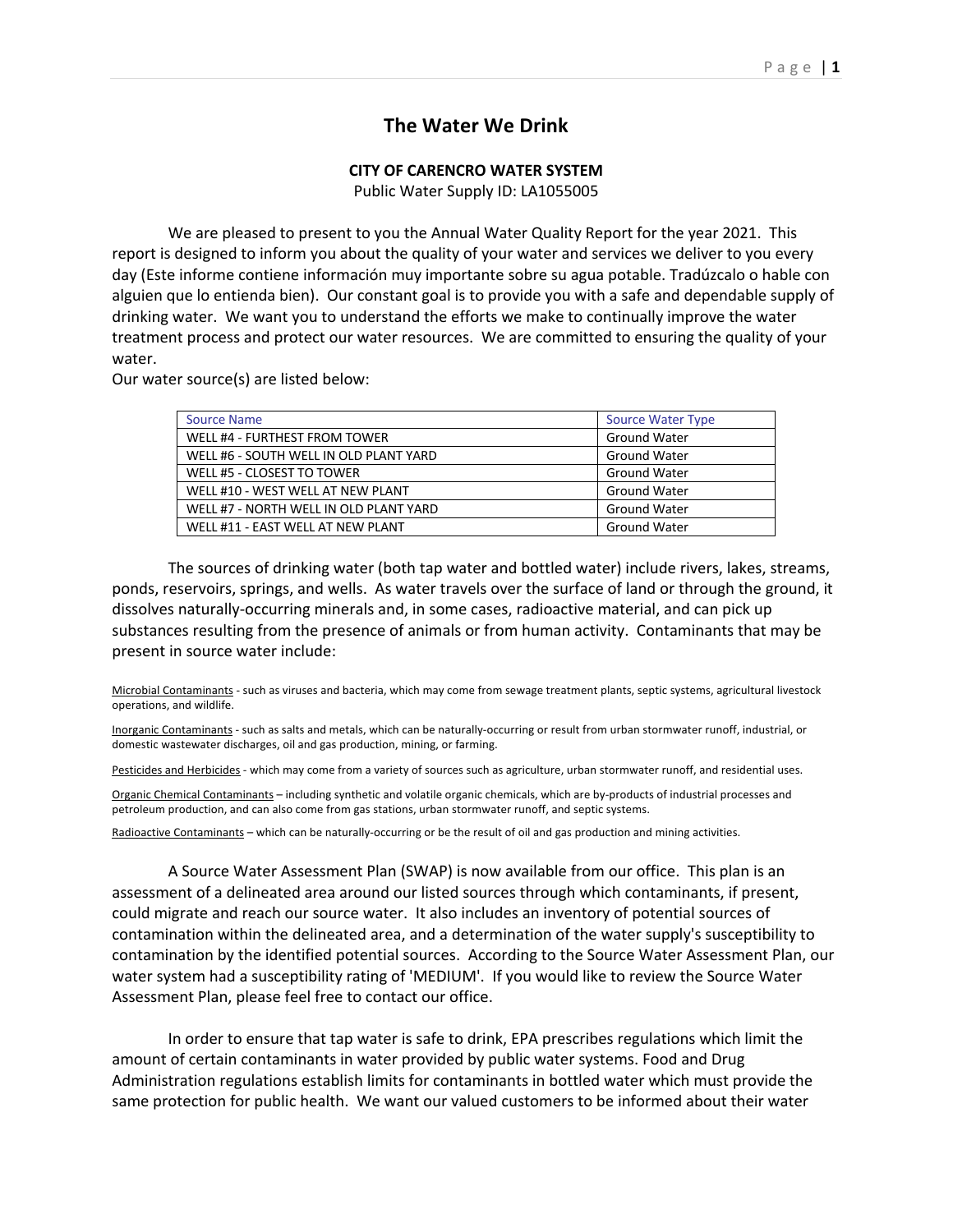utility. If you have any questions about this report, want to attend any scheduled meetings, or simply want to learn more about your drinking water, please contact GLENN BRASSEAUX at 337-896-8481.

If present, elevated levels of lead can cause serious health problems, especially for pregnant women and young children. Lead in drinking water is primarily from materials and components associated with service lines and home plumbing. CITY OF CARENCRO WATER SYSTEM is responsible for providing high quality drinking water, but cannot control the variety of materials used in plumbing components. When your water has been sitting for several hours, you can minimize the potential for lead exposure by flushing your tap for 30 seconds to 2 minutes before using water for drinking or cooking. If you are concerned about lead in your water, you may wish to have your water tested. Information on lead in drinking water, testing methods, and steps you can take to minimize exposure is available from the Safe Drinking Water Hotline or at http://www.epa.gov/safewater/lead.

The Louisiana Department of Health routinely monitors for constituents in your drinking water according to Federal and State laws. The tables that follow show the results of our monitoring during the period of January 1st to December 31st, 2021. Drinking water, including bottled water, may reasonably be expected to contain at least small amounts of some contaminants. The presence of contaminants does not necessarily indicate that water poses a health risk.

In the tables below, you will find many terms and abbreviations you might not be familiar with. To help you better understand these terms, we've provided the following definitions:

Parts per million (ppm) or Milligrams per liter (mg/L) – one part per million corresponds to one minute in two years or a single penny in \$10,000.

Parts per billion (ppb) or Micrograms per liter (ug/L) – one part per billion corresponds to one minute in 2,000 years, or a single penny in \$10,000,000.

Picocuries per liter (pCi/L) – picocuries per liter is a measure of the radioactivity in water.

Treatment Technique (TT) – an enforceable procedure or level of technological performance which public water systems must follow to ensure control of a contaminant.

Action level (AL) – the concentration of a contaminant that, if exceeded, triggers treatment or other requirements that a water system must follow.

Maximum contaminant level (MCL) – the "Maximum Allowed" MCL is the highest level of a contaminant that is allowed in drinking water. MCL's are set as close to the MCLG's as feasible using the best available treatment technology.

Maximum contaminant level goal (MCLG) – the "Goal" is the level of a contaminant in drinking water below which there is no known or expected risk to human health. MCLG's allow for a margin of safety.

Maximum residual disinfectant level (MRDL) – The highest level of a disinfectant allowed in drinking water. There is convincing evidence that addition of a disinfectant is necessary for control of microbial contaminants.

Maximum residual disinfectant level goal (MRDLG) – The level of a drinking water disinfectant below which there is no known or expected risk to health. MRDLGs do not reflect the benefits of the use of disinfectants to control microbial contaminants.

Level 1 assessment – A study of the water system to identify potential problems and determine (if possible) why total coliform bacteria have been found in our water system.

Level 2 Assessment - A very detailed study of the water system to identify potential problems and determine (if possible) why an E. coli MCL violation has occurred and/or why total coliform bacteria have been found in our water system on multiple occasions.

## During the period covered by this report we had the below noted violations.

| Compliance Period | Analyte | <b>vpe</b> |
|-------------------|---------|------------|
|                   |         |            |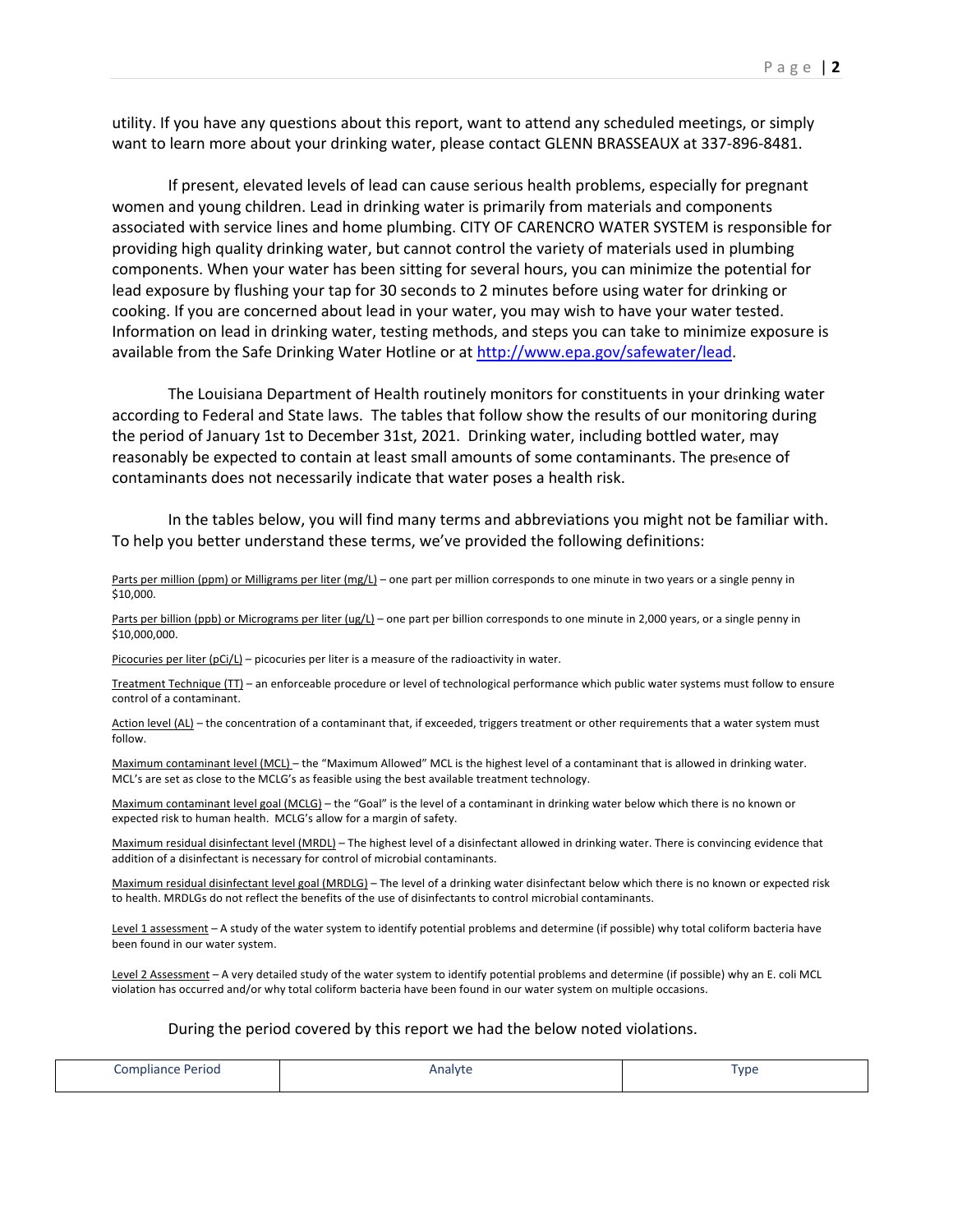No Violations Occurred in the Calendar Year of 2021

Our water system tested a minimum of 10 samples per month in accordance with the Total Coliform Rule for microbiological contaminants. With the microbiological samples collected, the water system collects disinfectant residuals to ensure control of microbial growth.

| <b>Disinfectant</b> | Date | <b>HighestRAA</b> | Unit | Range         | <b>MRDL</b> | <b>MRDLG</b> | Typical Source                           |
|---------------------|------|-------------------|------|---------------|-------------|--------------|------------------------------------------|
| CHLORINE            | 2021 | . .               | ppm  | 2.34<br>. በ - | $\epsilon$  |              | Water additive used to control microbes. |

In the tables below, we have shown the regulated contaminants that were detected. Chemical Sampling of our drinking water may not be required on an annual basis; therefore, information provided in this table refers back to the latest year of chemical sampling results. To determine compliance with the primary drinking water standards, the treated water is monitored when a contaminant is elevated in the source water.

| <b>Source Water Regulated</b> | Collection  | <b>Highest</b> | Range     | Unit | <b>MCL</b> | <b>MCLG</b> | <b>Typical Source</b>                                                                                                           |  |
|-------------------------------|-------------|----------------|-----------|------|------------|-------------|---------------------------------------------------------------------------------------------------------------------------------|--|
| Contaminants                  | <b>Date</b> | Value          |           |      |            |             |                                                                                                                                 |  |
| DI(2-ETHYLHEXYL)              | 11/16/202   | 0.5            | $0 - 0.5$ | ppb  | b          | - 0         | Discharge from rubber and chemical factories                                                                                    |  |
| <b>PHTHALATE</b>              |             |                |           |      |            |             |                                                                                                                                 |  |
| <b>FLUORIDE</b>               | 11/16/202   | 0.2            | 0.2       | ppm  | 4          | 4           | Erosion of natural deposits; Water additive<br>which promotes strong teeth; Discharge from<br>fertilizer and aluminum factories |  |

| <b>Treated Water Regulated</b><br>Contaminants | Collection<br>Date | <b>Highest</b><br>Value | Range     | Unit | <b>MCL</b> | <b>MCLG</b> | <b>Typical Source</b>                                                                             |
|------------------------------------------------|--------------------|-------------------------|-----------|------|------------|-------------|---------------------------------------------------------------------------------------------------|
| NITRATE-NITRITE                                | 2/11/2021          | 0.2                     | $0 - 0.2$ | ppm  | 10         | 10          | Runoff from fertilizer use; Leaching from<br>septic tanks, sewage; Erosion of natural<br>deposits |

| Source Water Radiological<br><b>Contaminants</b> | Collection<br>Date | <b>Highest</b><br>Value | Range          | Unit  | <b>MCL</b> | <b>MCLG</b> | <b>Typical Source</b>                                                                                                                                                                                                     |
|--------------------------------------------------|--------------------|-------------------------|----------------|-------|------------|-------------|---------------------------------------------------------------------------------------------------------------------------------------------------------------------------------------------------------------------------|
| <b>COMBINED RADIUM (-226</b><br>$& -228$         | 8/3/2021           | 0.894                   | $0 -$<br>0.894 | pCi/l |            | 0           | Erosion of natural deposits                                                                                                                                                                                               |
| <b>GROSS BETA PARTICLE</b><br><b>ACTIVITY</b>    | 11/16/202          | 0.965                   | $0 -$<br>0.965 | pCi/l | 50         | 0           | Decay of natural and man-made deposits.<br>Note: The gross beta particle activity MCL is<br>4 millirems/year annual dose equivalent to<br>the total body or any internal organ. 50<br>pCi/L is used as a screening level. |

| Treated Water                                               | Collection | <b>Highest</b> | Range | Unit | <b>MCL</b><br><b>MCLG</b> |  | <b>Typical Source</b> |  |
|-------------------------------------------------------------|------------|----------------|-------|------|---------------------------|--|-----------------------|--|
| Radiological Contaminants                                   | Date       | Value          |       |      |                           |  |                       |  |
| No Detected Results were Found in the Calendar Year of 2021 |            |                |       |      |                           |  |                       |  |

| Lead and<br>Copper | Date                                                        | 90 <sup>T</sup><br>Percentile | Range | Unit | AL | <b>Sites</b><br>Over AL | Typical Source |  |  |
|--------------------|-------------------------------------------------------------|-------------------------------|-------|------|----|-------------------------|----------------|--|--|
|                    | No Detected Results were Found in the Calendar Year of 2021 |                               |       |      |    |                         |                |  |  |

| <b>Disinfection</b><br><b>Byproducts</b> | Sample Point | Period | <b>Highest</b><br>LRAA | Range               | Unit | <b>MCL</b> | <b>MCLG</b> | <b>Typical Source</b>  |
|------------------------------------------|--------------|--------|------------------------|---------------------|------|------------|-------------|------------------------|
| TOTAL HALOACETIC                         | 121 ANDRE ST | 2021   | <u>.</u>               | $\Omega$<br>$6.6 -$ | ppb  | 60         |             | By-product of drinking |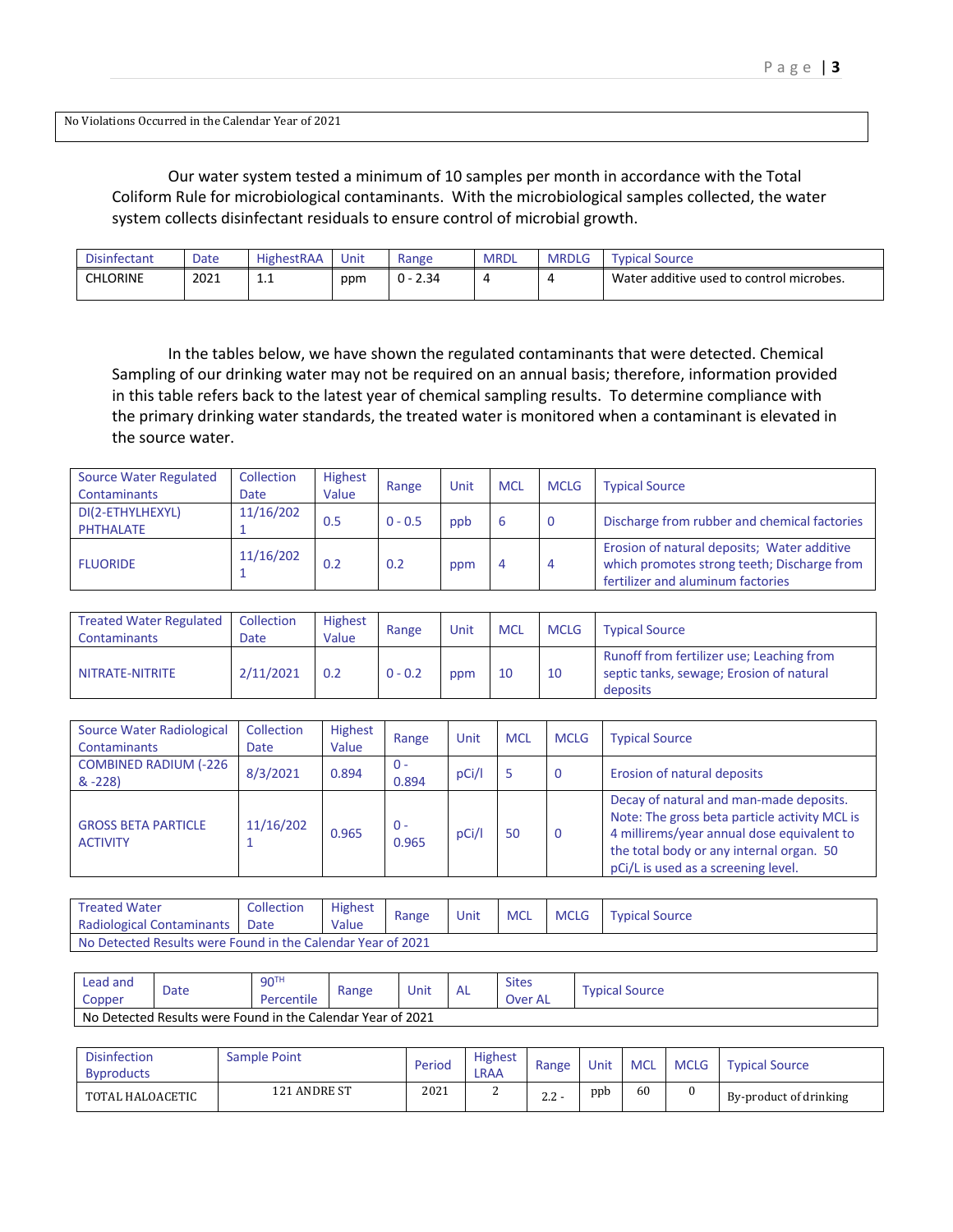| ACIDS (HAA5)                     |                        |      |   | 2.2            |     |    | water disinfection                           |
|----------------------------------|------------------------|------|---|----------------|-----|----|----------------------------------------------|
| TOTAL HALOACETIC<br>ACIDS (HAA5) | 333 EAST GLORIA SWITCH | 2021 | 4 | $4.4 -$<br>4.4 | ppb | 60 | By-product of drinking<br>water disinfection |
| TTHM                             | 121 ANDRE ST           | 2021 | 6 | $5.5 -$<br>5.5 | ppb | 80 | By-product of drinking<br>water chlorination |
| TTHM                             | 333 EAST GLORIA SWITCH | 2021 | 8 | $8.2 -$<br>8.2 | ppb | 80 | By-product of drinking<br>water chlorination |

| <b>Source Secondary</b><br><b>Contaminants</b> | <b>Collection Date</b> | <b>Highest Value</b> | Range         | Unit      | <b>SMCL</b> |
|------------------------------------------------|------------------------|----------------------|---------------|-----------|-------------|
| ALUMINUM                                       | 11/16/2021             | 0.04                 | $0 - 0.04$    | MG/L      | 0.2         |
| <b>IRON</b>                                    | 8/3/2021               | 3.7                  | $3.41 - 3.7$  | MG/L      | 0.3         |
| <b>MANGANESE</b>                               | 8/3/2021               | 0.6                  | $0.55 - 0.6$  | MG/L      | 0.05        |
| PH                                             | 8/3/2021               | 6.29                 | $6.13 - 6.29$ | <b>PH</b> | 8.5         |
| <b>SULFATE</b>                                 | 11/16/2021             |                      |               | MG/L      | 250         |

| <b>Treated Secondary</b><br>Contaminants | <b>Collection Date</b> | <b>Highest Value</b> | Range        | Unit | <b>SMCL</b> |
|------------------------------------------|------------------------|----------------------|--------------|------|-------------|
| <b>IRON</b>                              | 2/1/2021               | 0.77                 | $0 - 0.77$   | MG/L | 0.3         |
| MANGANESE                                | 2/1/2021               | 0.6                  | $0.01 - 0.6$ | MG/L | 0.05        |
| SILVER                                   | 2/11/2021              | 0.012                | $0 - 0.012$  | MG/L | 0.1         |
| ZINC                                     | 2/1/2021               | 0.7                  | $0.6 - 0.7$  | MG/L |             |

|              |      | Highest |      |                  |      |              |                                            |
|--------------|------|---------|------|------------------|------|--------------|--------------------------------------------|
| Disinfectant | Date | RAA     | Unit | Range            | MRDL | <b>MRDLG</b> | <b>Typical Source</b>                      |
|              | 2021 | 1.13    | ppm  | $0.47 -$<br>2.34 | Λ    |              | Water additive used to<br>control microbes |

+++++++++++++++Environmental Protection Agency Required Health Effects Language+++++++++++++++ Some people may be more vulnerable to contaminants in drinking water than the general population. Immuno-compromised persons such as persons with cancer undergoing chemotherapy, persons who have undergone organ transplants, people with HIV/AIDS or other immune system disorders, some elderly, and infants can be particularly at risk from infections. These people should seek advice about drinking water from their health care providers. EPA/CDC guidelines on appropriate means to lessen the risk of infection by Cryptosporidium and other microbial contaminants are available from the Safe Drinking Water Hotline (800–426–4791).

Additional Required Health Effects Language:

Coliforms are bacteria that are naturally present in the environment and are used as an indicator that other, potentially-harmful, bacteria may be present. Coliforms were found in more samples than allowed and this was a warning of potential problems.

There are no additional required health effects violation notices.